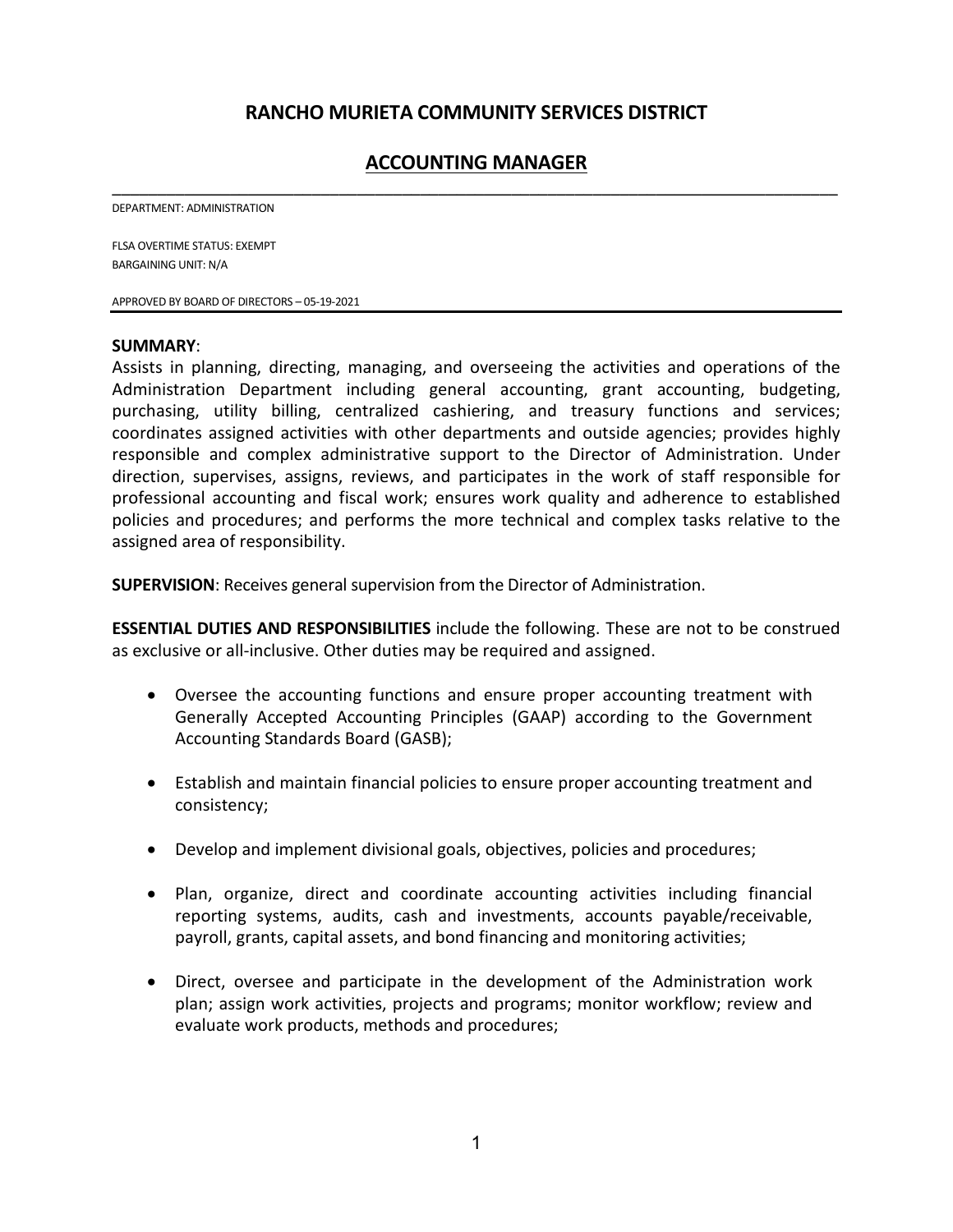- Assist in District budget development; assist in budget implementation; administer approved budget; participate in the forecast of additional funds needed for staffing, equipment, materials, supplies, and services for the District.
- Recommend the appointment of personnel; provide or coordinate staff training; conduct performance evaluations; implement discipline procedures as required; maintain discipline and high standards necessary for the efficient and professional operation of the department;
- Develop, monitor, and review complex financial calculations, reconciliations, and reports of the District's financial data;
- Ensure that internal controls are proper and operate efficiently and suggest improvements to internal controls as processes change;
- Oversee and manage the District's accounting operations including financial record keeping and reporting methods, control systems, and related internal and external audits; manage and coordinate the District's financial reporting, including the Annual Financial Report; coordinate the preparation and maintenance of the District's accounting structure including the chart of accounts;
- Manage the Administration division expectations for year-end close and complete all detailed schedules and information to ensure the external audit is completed accurately and on schedule;
- Review and analyze Community Facility District and District bond structures, including procedures for issuance and re-payment; determine future value/cost of money and indebtedness and make related recommendations; oversee bond activities and required disclosures; oversee cash management and support investment activities;
- Participate in and oversee District-wide enterprise resources planning system; manage and implement upgrades to the system. Participate in the implementation of new systems and collaborate on decisions regarding the integration and proper accounting treatment of transactions from secondary systems;
- Ensure the financial processes and procedures are efficient and effective and suggest improvements when necessary;
- Research and prepare technical and administrative reports; prepare written correspondence;
- Build and maintain positive working relationships with District employees and the public using principles of good customer service;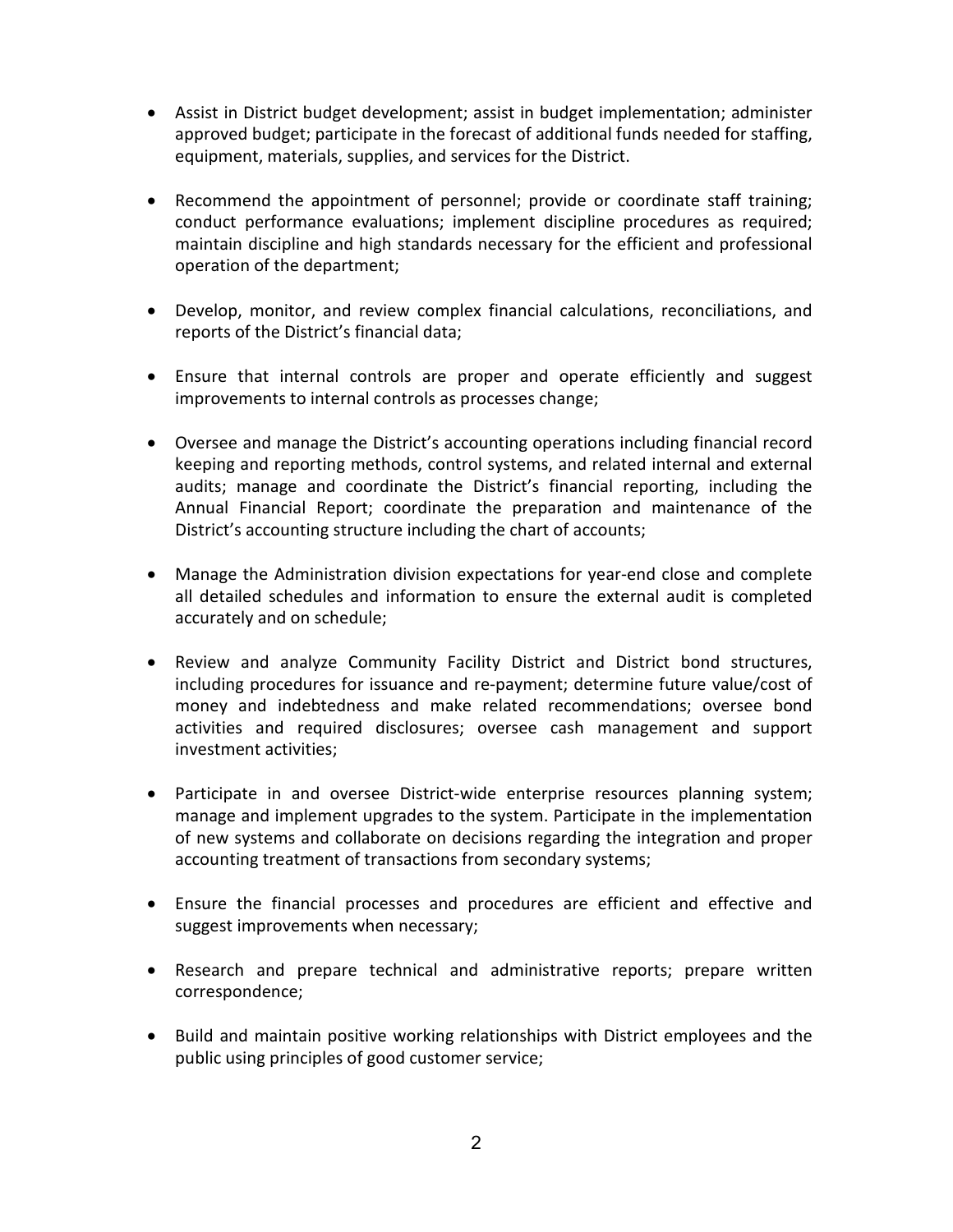• Perform related duties as assigned.

### **QUALIFICATION REQUIREMENTS:**

Knowledge of:

Principles and practices of public agency financial management including general and governmental accounting, fund accounting, general ledger accounting, payroll, budgeting, auditing, and reporting functions as well as Generally Accepted Accounting Principles (GAAP) and Generally Accepted Auditing Standards (GAAS).

- Principles and practices of automated financial systems.
- Principles of governmental budget preparation and control.
- Revenues and expenditures of the District for cash flow projections.
- Principles and practices related to the processing of payroll information, computerized payroll systems, and maintenance of payroll records.
- Pertinent laws, rules, and regulations related to payroll.
- Debt financing and accounting.
- Public fund investing principles and practices.
- Principles and procedures of record keeping.
- Principles of business letter writing and report preparation.
- Office procedures, methods, and equipment including computers and applicable software applications such as word processing, spreadsheets, and databases.
- Pertinent federal, state, and local laws, codes, and regulations.

### Ability to:

- Assign, review, plan coordinate and guide the work of other employees: evaluate the work of employees and assist in the preparation of performance evaluations; promote staff development; train staff and analyze problems
- Examine and verify financial documents, reports, and transactions.
- Prepare a variety of budgets, financial statements, reports, and analyses.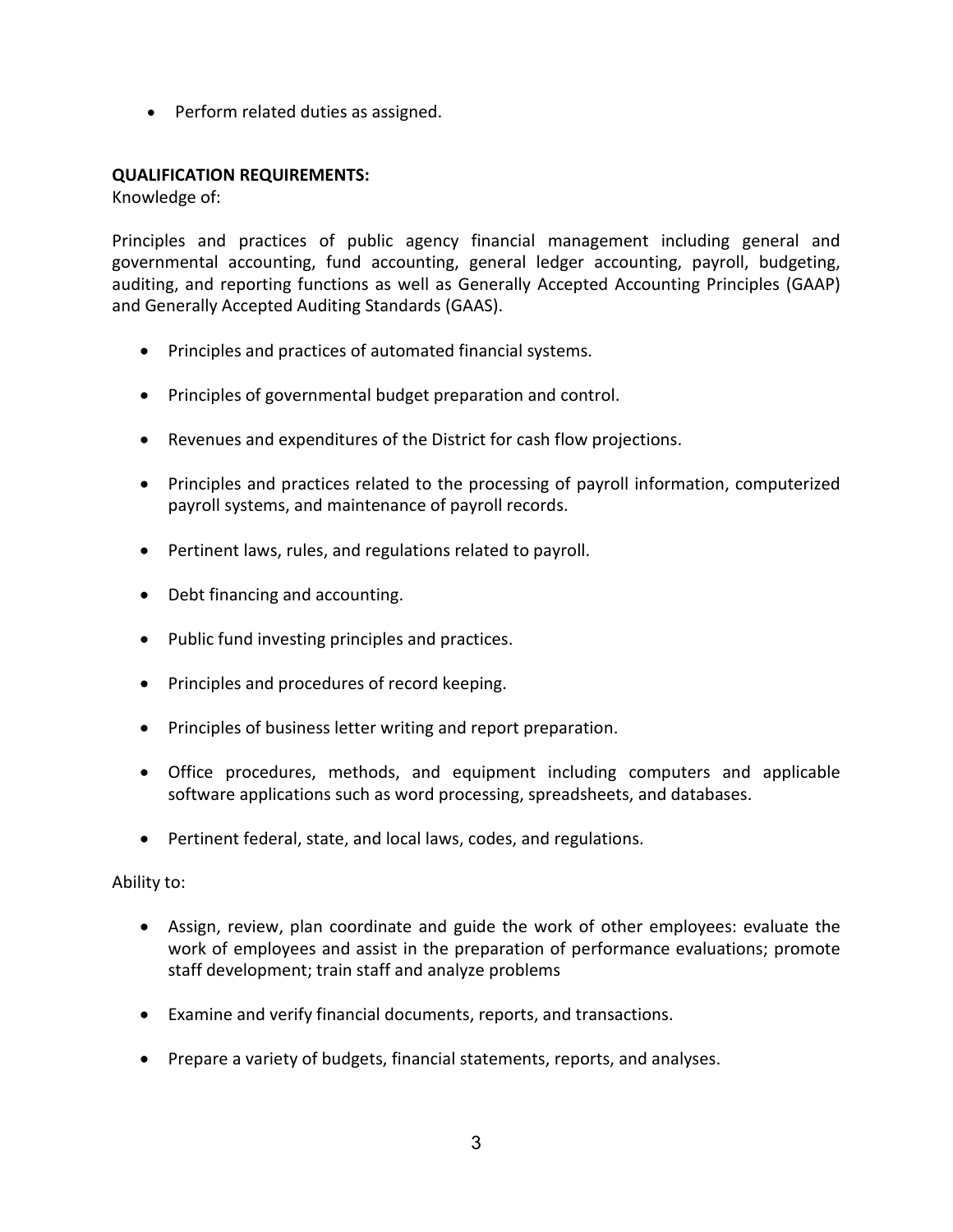- Analyze, post, balance, and reconcile financial data, ledgers, and accounts.
- Analyze and draw conclusions from financial data.
- Interpret financial data and recognize accounts that need detailed investigation.
- Oversee and coordinate District payroll processing.
- Understand the organization and operation of the District and of outside agencies as necessary to assume assigned responsibilities.
- Understand, interpret, and apply general and specific administrative and departmental policies and procedures as well as applicable federal, state, and local policies, laws, and regulations.
- Participate in the preparation and administration of assigned budgets.
- Prepare clear and concise reports.
- Analyze complex issues, evaluate alternatives, and reach sound conclusions.
- Manage multiple projects simultaneously and be sensitive to changing priorities and deadlines.
- Plan and organize work to meet changing priorities and deadlines.
- Effectively represent the District to outside individuals and agencies to accomplish the goals and objectives of the District.
- Work collaboratively and cooperatively with other departments, District officials, and outside agencies.
- Exercise good judgment and maintain confidentiality in maintaining critical and sensitive information, records, and reports.
- Interpret, explain and apply laws, rules, regulations, and ordinances related to payroll.
- Respond tactfully, clearly, concisely and appropriately to inquiries from the public, District staff, or other agencies on sensitive issues in area of responsibility.
- Operate office equipment including computers and supporting word processing, spreadsheet, and database applications.
- Communicate clearly and concisely, both orally and in writing.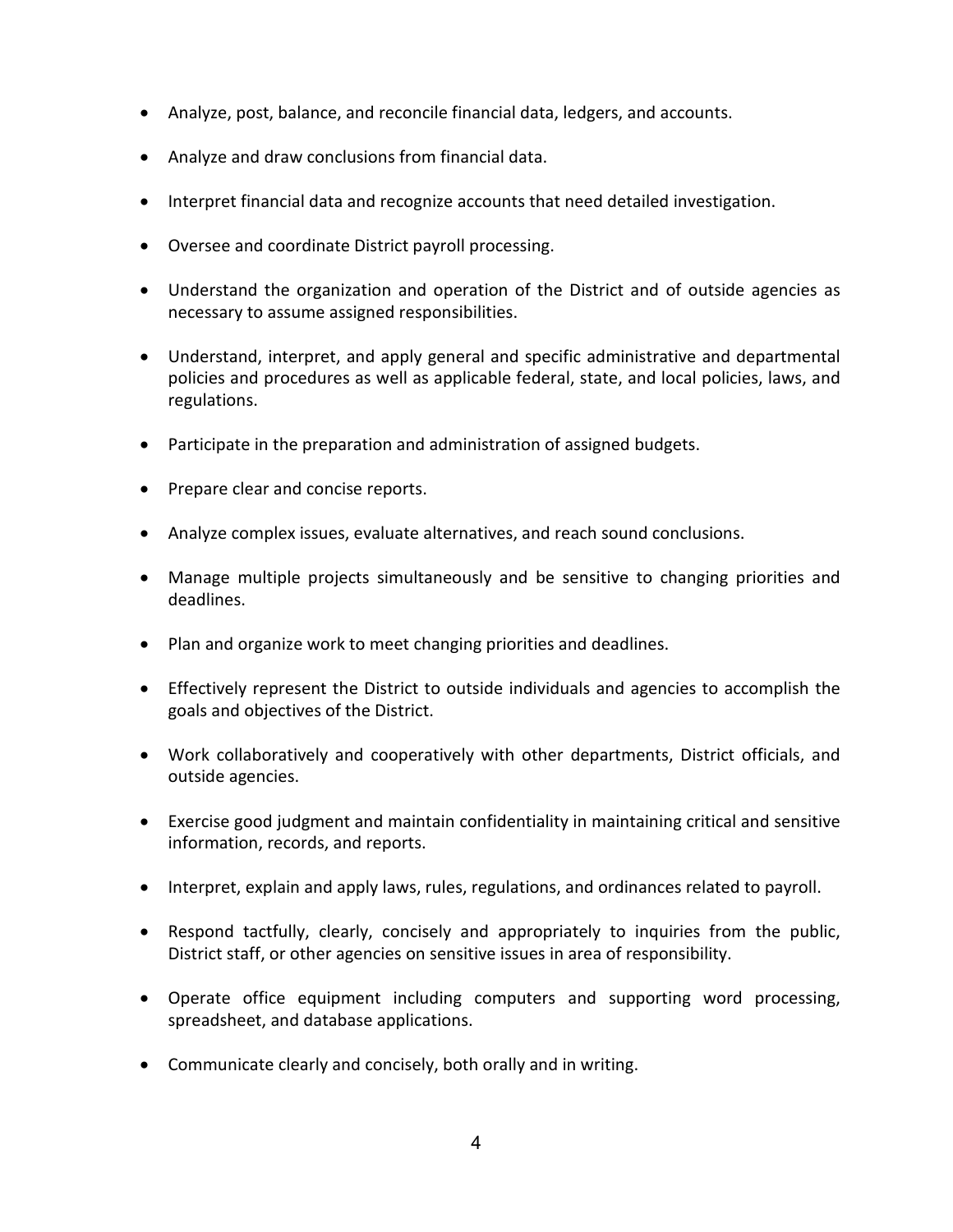• Establish and maintain effective professional working relationships with those contacted in the course of work.

## **EDUCATION AND/OR EXPERIENCE:**

The following combination of education and experience providing the required knowledge and abilities is qualifying:

Education

A Bachelor's degree from an accredited college or university with major course work in finance, accounting, public administration, business administration, or a related field. A Master's degree in Accounting or Business Administration or Public Policy and Administration is highly desirable.

Possession of an active Certified Public Accountant (CPA) license.

And

Three (3) years of administrative and supervisory responsibility.

**LICENSE AND/OR CERTIFICATES:** Possession of the category of California Driver's license required by the State Department of Motor Vehicles to perform the essential duties of the position. Continued maintenance of a valid driver's license, insurability, and compliance with established District vehicle operation standards are a condition of continuing employment.

### **PHYSICAL DEMANDS:**

Must possess mobility to work in a standard office setting and use standard office equipment, including a computer; vision to read printed materials and a computer screen; and hearing and speech to communicate in person and over the telephone.

Standing in and walking between work areas is frequently required. Finger dexterity is needed to access, enter, and retrieve data using a computer keyboard or calculator and to operate standard office equipment. Positions in this classification frequently bend, stoop, kneel, and reach to perform assigned duties, as well as push and pull drawers open and closed to retrieve and file information. Employees must possess the ability to lift, carry, push, and pull materials and objects up to 25 pounds with the use of proper equipment.

**WORK ENVIRONMENT**: The work environment characteristics described here are representative of those an employee encounters while performing the essential functions of this job. Reasonable accommodations may be made on a case-by-case basis to enable individuals with disabilities to perform the essential functions.

Employees work in an office environment with controlled temperature conditions and no direct exposure to hazardous physical substances. Employees may interact with upset staff and/or public and private representatives in interpreting and enforcing departmental policies and procedures.